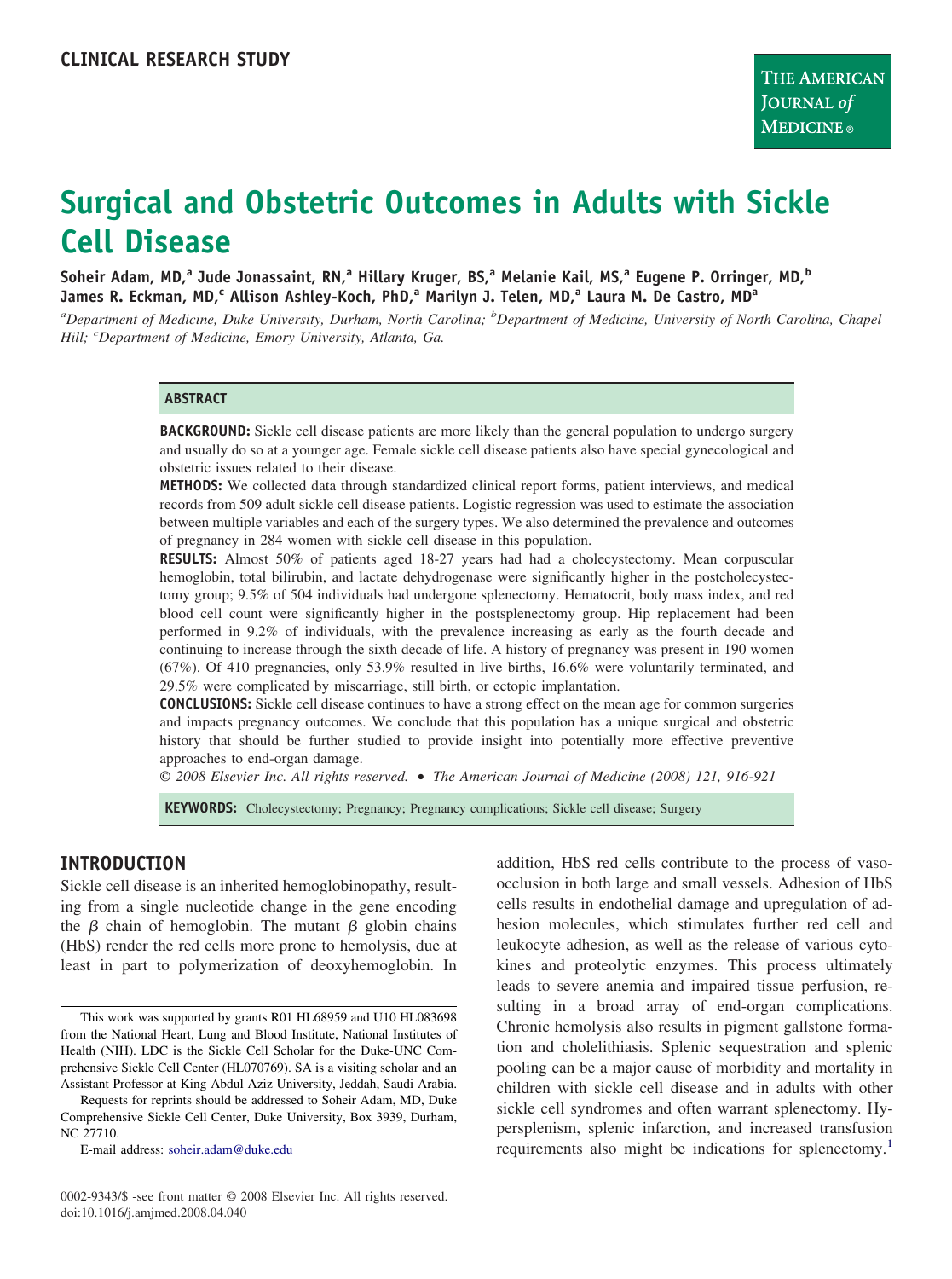<span id="page-1-0"></span>By age 35 years, about 50% of sickle cell disease patients have developed femoral head necrosis. Osteonecrosis of the femoral head results from infarction of the cancellous trabeculae. The femoral head is more commonly affected than other sites due to its weight-bearing function.<sup>[2](#page-4-0)</sup>

Sickle cell disease patients are much more likely than the general population to undergo surgical procedures in their lifetime, $3$  and the age at which surgery is performed is younger than that of the general population.[4,5](#page-4-0) The Cooperative Study of Sickle Cell Disease reported the course and outcome of all surgical procedures performed for 717 sickle cell disease patients during the period from 1978 to  $1988<sup>6</sup>$  For more than 2 decades, there have been no further reports on the prevalence of major surgeries in this population.

The aim of the present study was to determine the current prevalence of surgical procedures in an adult sickle cell disease population, in view of both improved medical care and the advent of hy-

droxyurea therapy for sickle cell disease. In addition, we examined patient characteristics associated with history of previous surgeries. We also analyzed the prevalence and outcomes of pregnancy in sickle cell disease.

## **METHODS**

Over a period of 5 years (2002-2007), 509 unrelated adult patients were enrolled in the study after informed consent was obtained. There were 21 patients with  $S\beta^0$  thalassemia and 488 patients who were homozygous for HbS. The patient population came primarily from 3 major centers in the southeast United States: Duke University, Durham, NC; University of North Carolina, Chapel Hill, NC; and Emory University, Atlanta, GA. A small number of patients also were enrolled at East Carolina University, Greenville, NC, and the Carolinas Medical Center, Charlotte, NC. The patients enrolled at Duke University Medical Center, University of North Carolina, and Emory University represent more than half the HbSS patients followed regularly at these centers.

# **Data Collection**

Medical history was obtained by both patient interviews and review of medical records, using standardized case report forms, and information was then entered into our Pedigene database. Other data collected included demographics, baseline hematology and chemistry laboratory values, vital signs, results of physical examination, body mass index (BMI), and current medications.

# **Statistical Analysis**

**CLINICAL SIGNIFICANCE**

population.

● Sickle cell disease patients undergo cholecystectomy and hip replacement at ages much younger than the general

• The prevalence of all types of surgeries appears to plateau as patients age. ● The cumulative prevalence of splenectomy increased beyond the age of 27

• The live birth rate for mothers with sickle cell disease remains considerably lower than for the general African-

years in Hb SS and  $S\beta^0$  disease.

American population.

Contingency tables were used to provide descriptive frequencies of the surgical and obstetric outcomes. Logistic regression was used to identify statistically significant associations between surgical outcomes and possible predictor

> and related outcome variables. All analyses were conducted using SAS version 9.1 (PROC FREQ and PROC LOGISTIC; SAS Institute Inc., Cary, NC).

#### **RESULTS**

Among all surgeries studied, cholecystectomy was 5 times more common than other surgeries, while total hip replacement tended to be performed latest in life (Figure 1).

## **Cholecystectomy**

Cholecystectomy was the most commonly reported surgery in this population (291/509, 57.17%). Among patients 18-47 years of age, 47.5% of subjects had already had a cholecystectomy; and 69% of those who were 47 years and

older had undergone the procedure (Figure 1). The likelihood of having had a cholecystectomy increased with each year of age over 18 (odds ratio [OR] 1.028 per year). The mean corpuscular volume, total bilirubin, and lactate dehydrogenase were significantly higher for those who had had cholecystectomy than those without cholecystectomy  $(P = .008, P = .008, \text{ and } P = .006$  respectively, [Table 1\)](#page-2-0), although the reticulocyte count was not different between the 2 groups. The odds of having had a cholecystectomy increased for each femtoliter (fl) increase in mean corpuscular hemoglobin (OR 1.026). Also, the likelihood of having had a cholecystectomy increased with increases in se-



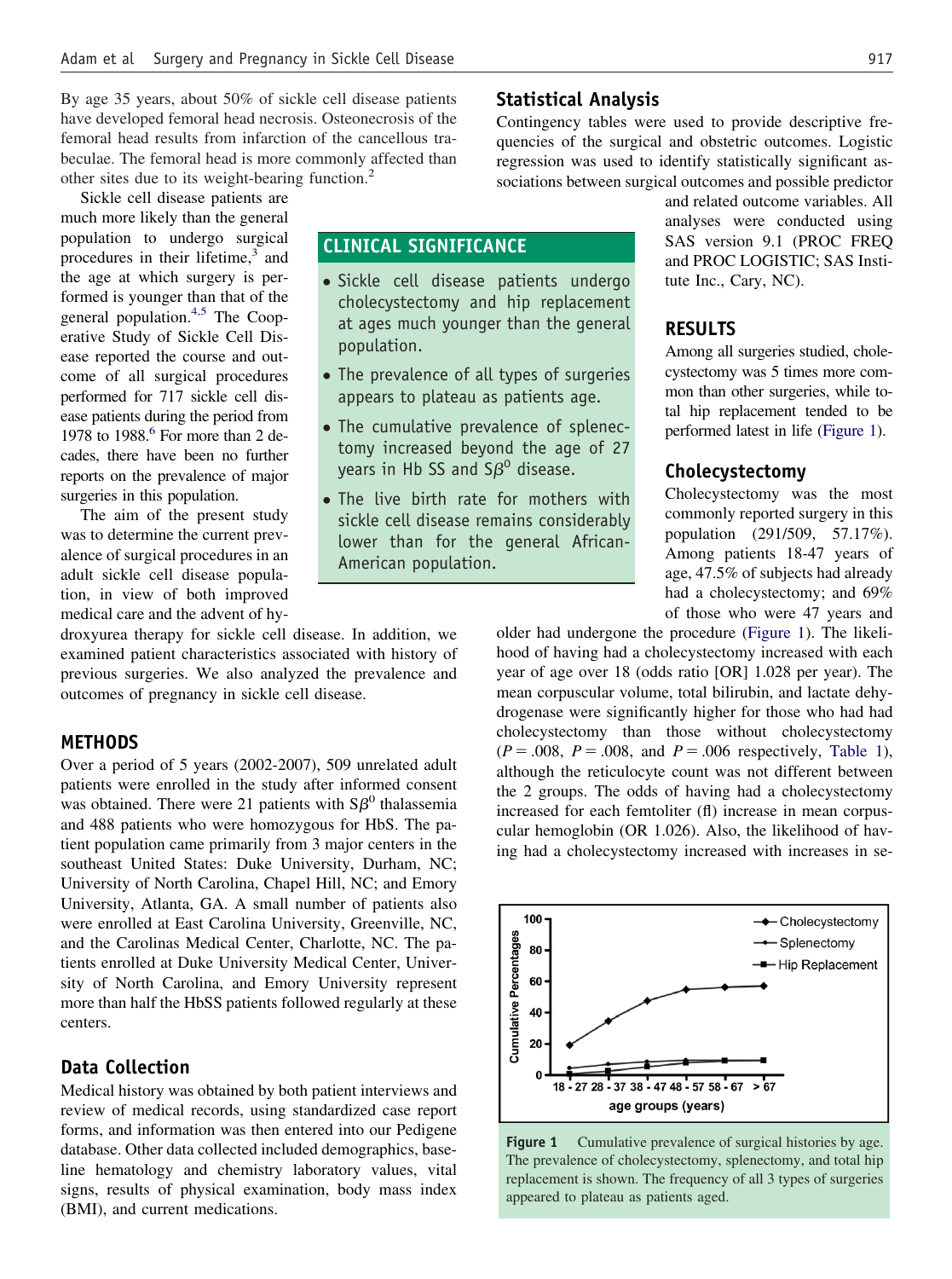| Variable                                | Cholecystectomy     | No Cholecystectomy  | $P$ Value* | OR $(CI)$ <sup>+</sup> |  |
|-----------------------------------------|---------------------|---------------------|------------|------------------------|--|
| Sex (% female)                          | 59.1                | 49.5                | .081       |                        |  |
| $Hb$ (g/dL)                             | $8.28 \pm 1.45$     | $8.44 \pm 1.52$     | .466       |                        |  |
| Hct.                                    | $24.25 \pm 4.50$    | $24.67 \pm 4.53$    | .573       |                        |  |
| MCV (fl)                                | $91.59 \pm 12.13$   | $88.04 \pm 10.40$   | .008       | 1.026 (1.007-1.046)    |  |
| Abs. retic. count $(\times 10^3/\mu L)$ | $298.34 \pm 131.70$ | $302.30 \pm 134.16$ | .983       |                        |  |
| T. bilirubin (mq/dL)                    | $3.54 \pm 3.17$     | $2.93 \pm 2.04$     | .005       | 1.128 (1.037-1.226)    |  |
| LDH $(U/L)$ <sup>+</sup>                | $896.84 \pm 572.07$ | $742.82 \pm 489.97$ | .006       | 1.028 (1.008-1.048)    |  |
| BMI                                     | $23.93 \pm 4.85$    | $23.89 \pm 4.93$    | .642       |                        |  |
|                                         |                     |                     |            |                        |  |

<span id="page-2-0"></span>**Table 1** Correlation of Clinical and Laboratory Variables with Prevalence of Cholecystectomy

 $OR =$  odds ratio;  $CI =$  confidence interval;  $Hb =$  hemoglobin;  $Hct =$  hematocrit;  $MCV =$  mean corpuscular hemoglobin; Abs. retic. count = absolute reticulocyte count; T. bilirubin = total bilirubin; LDH = lactate dehydrogenase; BMI = body mass index.

\*All *P* values were obtained after controlling for age.

†OR: per unit of measure.

‡Odds ratio per 50 U/L LDH change.

rum bilirubin (OR 1.128 per mg/dL increase). Furthermore, the odds of having had a cholecystectomy increased by 1.028 for each 50-unit increase in lactate dehydrogenase. Interestingly, there was no relationship between BMI or sex and cholecystectomy, despite the association of these variables with cholecystectomy in the general population.

#### **Splenectomy**

A history of surgical splenectomy was reported by 48 of 504 study subjects (9.52%) for whom a response was recorded; 43 of 48 post-splenectomy subjects were ages 18-47 (Figure 2). The percentage of  $S\beta^0$  patients who had had splenectomy was 43% (9/21), while only 8.1% (39/483) of SS patients reported having had a splenectomy. The hematocrit was found to be significantly higher in the post-splenectomy group (26.3 vs 24.3)  $(P = .017)$ . Interestingly, individuals with a higher BMI also were more likely to have had surgical splenectomy  $(P = .028,$  [Table 2\)](#page-3-0).

## **Total Hip Replacement**

Hip replacement had been performed in 47/509 (9.23%) individuals, and 85% of these reported having it by the age of 57 years [\(Figure 1\)](#page-1-0). There was no significant difference between the BMI values in those with a history of total hip replacement and those with no history of total hip replacement  $(25.09 \pm 4.3 \text{ and } 23.8 \pm 4.9, \text{ respectively, Table 3).}$  $(25.09 \pm 4.3 \text{ and } 23.8 \pm 4.9, \text{ respectively, Table 3).}$  $(25.09 \pm 4.3 \text{ and } 23.8 \pm 4.9, \text{ respectively, Table 3).}$  In addition, there were no differences in hematology or hemolysis-associated laboratory values between patients who had or had not undergone total hip replacement.

#### **Obstetrical History and Outcomes**

Of the 284 women included in this analysis, 190 subjects (66.9%) reported a history of a total of 410 pregnancies, resulting in an average pregnancy rate of 2.16 for those who became pregnant at least once, but only 1.44 for all female subjects. The mean age at first delivery was 23.7 years. Of all reported pregnancies, 221 resulted in live births (53.9%) and 121 (29.51%) ended in miscarriages, stillbirths, or ectopic implantation. There were 68 (16.59%) voluntary terminations (Table 4).

## **DISCUSSION**

Pigment gallstones originating from chronic hemolysis affect 20% of children and more than 80% of adults with sickle cell disease.<sup>[7](#page-4-0)</sup> Gallstones cause cholecystitis and recurrent attacks of abdominal pain. These frequent complications have historically made cholecystectomy the most common surgical procedure in sickle cell disease. In this study, we also found cholecystectomy to be the most commonly performed surgery. Almost one fifth of patients aged 18-27 years had undergone cholecystectomy. Recently, another group of investigators examined the 2004 Nationwide Inpatient Sample from the Healthcare Cost and Utilization Project and found that the mean age for cholecystectomy was  $52.8 \pm 0.2$  years in the general population (Reed S, Chou SH, personal communication). Clearly, patients with



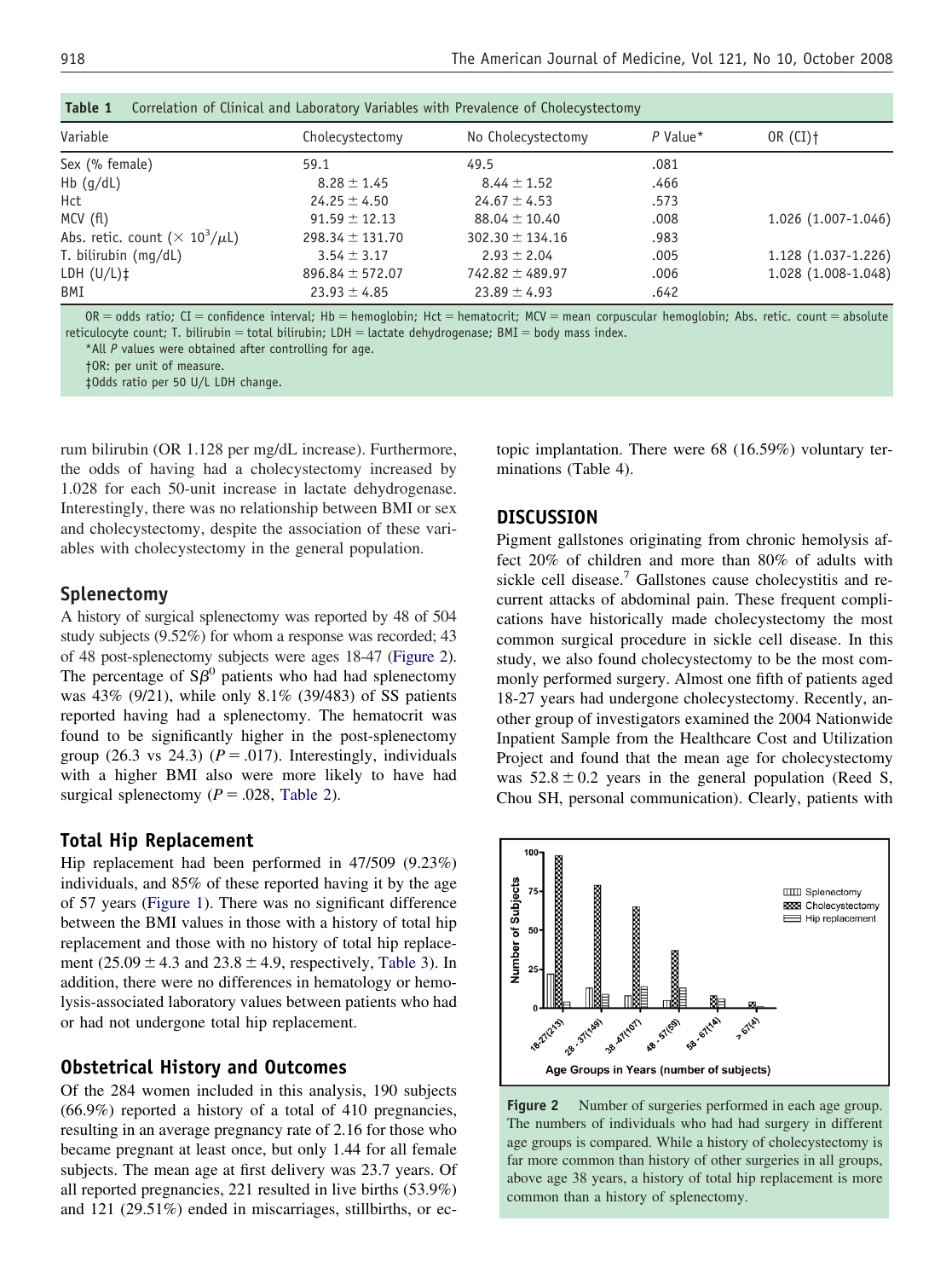| $\frac{1}{2}$ and $\frac{1}{2}$ are accepted to the contract with any contract in the contraction of optimization in the contract of the contract of the contract of the contract of the contract of the contract of the contract of |                    |                    |            |                        |  |  |  |
|--------------------------------------------------------------------------------------------------------------------------------------------------------------------------------------------------------------------------------------|--------------------|--------------------|------------|------------------------|--|--|--|
| Variable                                                                                                                                                                                                                             | Splenectomy        | No Splenectomy     | $P$ Value* | OR $(CI)$ <sup>+</sup> |  |  |  |
| Sex (% female)                                                                                                                                                                                                                       | 58.3%              | 55.0%              | .205       |                        |  |  |  |
| RBC ( $\times$ 10 <sup>9</sup> /L)                                                                                                                                                                                                   | $3.07 \pm 0.9$     | $2.72 \pm 0.6$     | .004       | 2.025 (1.259-3.257)    |  |  |  |
| $Hb$ (g/dL) $\ddagger$                                                                                                                                                                                                               | $8.69 \pm 1.9$     | $8.32 \pm 1.4$     | .180       |                        |  |  |  |
| Hct‡                                                                                                                                                                                                                                 | $26.31 \pm 5.6$    | $24.27 \pm 4.4$    | .017       | 1.096 (1.017-1.182)    |  |  |  |
| MCV(fl)                                                                                                                                                                                                                              | $87.12 \pm 12.0$   | $90.37 \pm 11.5$   | .122       |                        |  |  |  |
| Abs. retic. count $(\times 10^3/\mu L)$                                                                                                                                                                                              | $280.14 \pm 101.8$ | $301.43 \pm 135.2$ | .368       |                        |  |  |  |
| T. bilirubin (mg/dL)                                                                                                                                                                                                                 | $2.60 \pm 1.9$     | $3.31 \pm 2.8$     | .085       |                        |  |  |  |
| LDH $(U/L)$                                                                                                                                                                                                                          | $912.30 \pm 510.8$ | $824.12 \pm 547.9$ | .334       |                        |  |  |  |
| BMI                                                                                                                                                                                                                                  | $25.50 \pm 5.6$    | $23.75 \pm 4.8$    | .028       | 1.077 (1.008-1.151)    |  |  |  |
|                                                                                                                                                                                                                                      |                    |                    |            |                        |  |  |  |

<span id="page-3-0"></span>**Table 2** Correlation of Clinical and Laboratory Variables with Prevalence of Splenectomy

CI = confidence interval; RBC = red blood cell count; Hb = hemoglobin; Hct = hematocrit; MCV = mean corpuscular hemoglobin; Abs. Retic. Count = absolute reticulocyte count; T. bilirubin = total bilirubin; LDH = lactate dehydrogenase; BMI = body mass index; OR = odds ratio. \*All *P* values were obtained after controlling for age.

†OR: per unit of measure.

‡Hb SS only.

sickle cell disease continue to undergo cholecystectomy at a far younger age than do other populations in the United States. Interestingly, the levels of bilirubin and lactate dehydrogenase were significantly higher in patients who had had cholecystectomy, suggesting that differences in hemolytic rate and possibly bilirubin metabolism affect the lifetime need for cholecystectomy, rather than just the age at cholecystectomy, as has been reported recently.<sup>[8-10](#page-5-0)</sup>

Only a small number of our study population (48/504, 9.5%) had had their spleens surgically removed. Interestingly, splenectomy had occurred at a much higher rate in Hb  $S\beta^0$  than in Hb SS patients (43% in S $\beta^0$  and 8% in SS). Therefore, the odds of having had a splenectomy were 9.17 times higher for individuals with Hb  $S\beta^0$  compared with those with Hb SS  $(P = .0001)$ . Nationwide in 2004, the mean age of splenectomy was 17 years for sickle cell disease patients (Chou, Reed and colleagues, personal communication), as compared with 45 years in the healthy population. However, the nationwide data are likely to include patients with Hb SC and Hb  $\overline{SB}^+$  thalassemia as well, and such patients are more likely to undergo splenectomy at a later age than those with Hb SS. Nevertheless, we were surprised to find that the cumulative prevalence of splenec-

tomy increased beyond age 27 years, even in a population limited to individuals with Hb SS and Hb  $S\beta^0$  thalassemia. This may reflect the possibility that use of splenectomy in sickle cell disease has decreased over time. The hematocrit also was significantly higher in those who had had splenectomy, despite the fact that in adulthood the vast majority of patients lack functional spleens; this appears to reflect the relative increase of splenectomy among the Hb  $S\beta^0$  patients. Although Hb SS patients who were surgically splenectomized had a higher hematocrit than similar patients without splenectomy (25.43 vs 24.22), a greater difference was observed for Hb  $S\beta^0$  patients (29.46 vs 26.58). Interestingly, splenectomized patients had a significantly higher BMI than nonsplenectomized subjects. This may be explained by the negative effect of hypersplenism and the hypercatabolic symptoms of an enlarged spleen on weight gain during childhood. In addition, Hb  $S\beta^0$  patients were found to have higher body mass indices, thus skewing the BMI results between the 2 groups (Hb  $S\beta^0$  mean BMI = 26.50, Hb SS mean = 23.91,  $P = .0403$  controlling for age). Alternatively, individuals with higher hemoglobin levels may have increased risk of splenectomy and higher BMIs. Bone disease is one of the major complications of

| Table 3<br>Correlation of Clinical and Laboratory Variables with Prevalence of Total Hip Replacement (THR) Surgery |                    |                    |            |  |  |  |  |
|--------------------------------------------------------------------------------------------------------------------|--------------------|--------------------|------------|--|--|--|--|
| Variable                                                                                                           | THR                | No THR             | $P$ Value* |  |  |  |  |
| Sex (% female)                                                                                                     | 57.4%              | 55.2%              | .452       |  |  |  |  |
| $Hb$ (g/dL)                                                                                                        | $8.49 \pm 1.5$     | $8.33 \pm 1.5$     | .109       |  |  |  |  |
| Hct                                                                                                                | $24.91 \pm 4.6$    | $24.39 \pm 4.5$    | .146       |  |  |  |  |
| MCV (fl)                                                                                                           | $91.25 \pm 9.5$    | $89.99 \pm 11.7$   | .933       |  |  |  |  |
| Abs. Retic. Count ( $\times$ 10 <sup>3</sup> / $\mu$ L)                                                            | $306.39 \pm 193.8$ | $298.21 \pm 125.4$ | .323       |  |  |  |  |
| T. bilirubin (mg/dL)                                                                                               | $2.44 \pm 1.6$     | $3.55 \pm 2.8$     | .158       |  |  |  |  |
| LDH (U/L)                                                                                                          | 789.62 $\pm$ 454.2 | $834.60 \pm 550.7$ | .464       |  |  |  |  |
| BMI                                                                                                                | $25.09 \pm 4.3$    | $23.82 \pm 4.9$    | .562       |  |  |  |  |
|                                                                                                                    |                    |                    |            |  |  |  |  |

Hb = hemoglobin; Hct = hematocrit; MCV = mean corpuscular hemoglobin; Abs. Retic. Count = absolute reticulocyte count; T. bilirubin = total bilirubin; LDH = lactate dehydrogenase; BMI = body mass index;  $OR =$  odds ratio; CI = confidence interval.

\*All *P* values were obtained after controlling for age.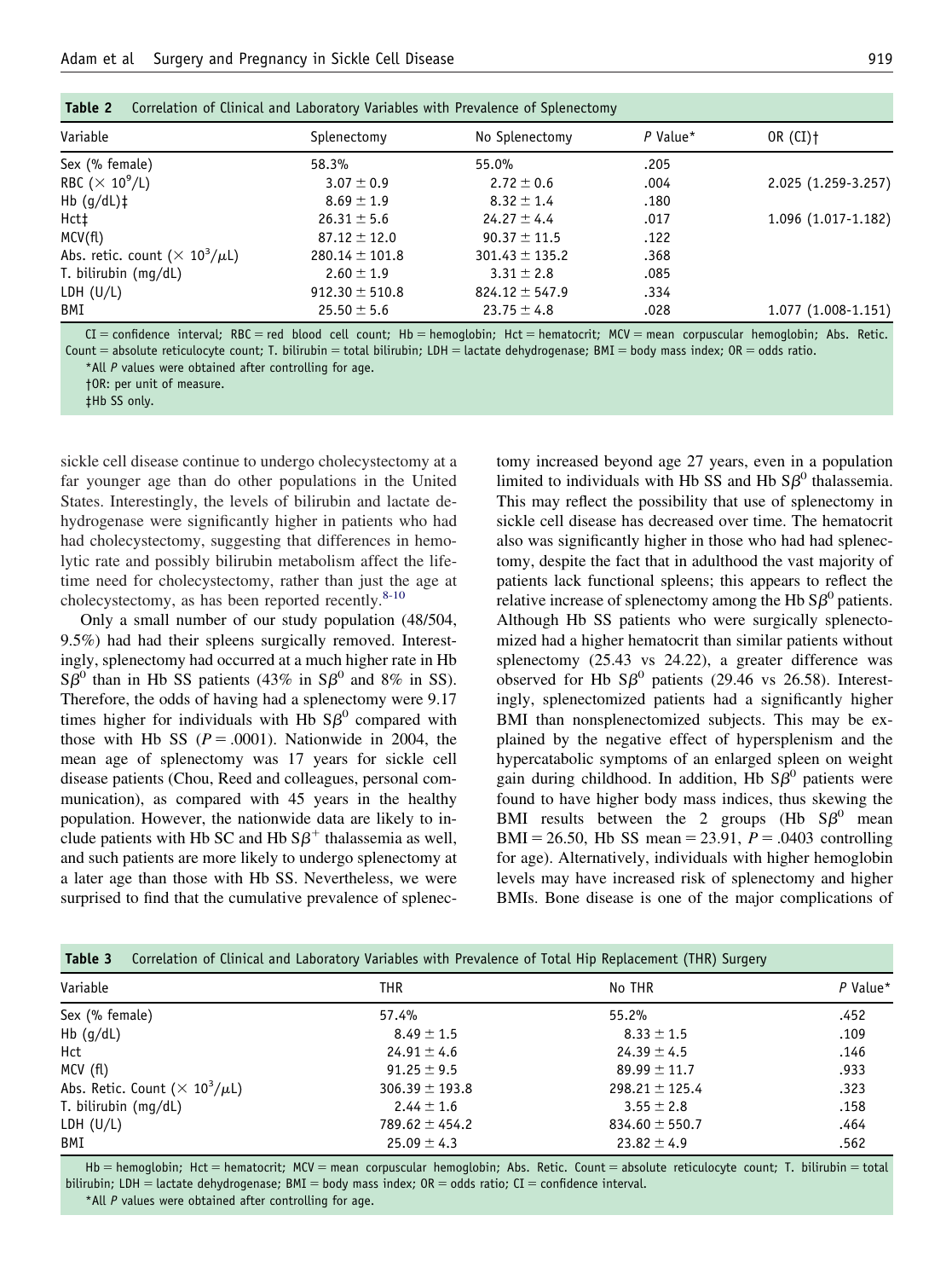<span id="page-4-0"></span>sickle cell disease. This includes bone infection, bone infarction, and osteonecrosis of the femoral and, less commonly, humeral heads.<sup>4</sup>

About half of the sickle cell disease population is expected to develop osteonecrosis by the age of 35 years.<sup>2</sup> The persistence of disabling pain that is unresponsive to conservative measures is usually considered an indication for arthroplasty.<sup>[11](#page-5-0)</sup> Hip arthroplasty is per-formed at a younger age in this population.<sup>[12,13](#page-5-0)</sup> While the mean age for hip replacement nationwide for all individuals is 69.8 years (Reed S, Chou SH, personal communication), the prevalence of hip arthroplasty in sickle cell disease appears to increase significantly as early as the fourth and fifth decades of life [\(Figures 1,](#page-1-0) [2\)](#page-2-0). Furthermore, although it is well documented in the literature that obesity is a major risk factor for osteonecrosis in young adults,[14-17](#page-5-0) there was no correlation between BMI and hip replacement surgery in our study. However, this may be due to the small number of patients who had had hip surgery  $(n = 47)$ , as well as to the wide variability in BMI values in our patient population.<sup>[18](#page-5-0)</sup>

Overall, this study showed unique correlations between different types of surgery, patient age, and specific laboratory values. As shown in [Figure 2,](#page-2-0) cholecystectomy was the most commonly reported surgery in all group ages. Interestingly, the prevalence of all 3 types of surgeries appeared to plateau as patients aged, as shown in [Figure 1.](#page-1-0) Around 40% of patients below the age of 28 years had a history of cholecystectomy, and most cholecystectomies appear to have been performed by age 50 years in this population. On the other hand, splenectomies were largely performed before age 40 years. Total hip replacements were rarely performed in patients younger than 37 years and also were rarely performed in patients above the age of 57 years.

The average rate of pregnancy was found to be 1.44 among all sickle cell disease women included in the analysis and 2.15 among those who had been pregnant. In the Cooperative Study of Sickle Cell Disease, 320 pregnancies were reported among 155 women, for a similar pregnancy rate of  $2.1<sup>19</sup>$  $2.1<sup>19</sup>$  $2.1<sup>19</sup>$ . The mean age at delivery was comparable to that in the general population, for which the mean age at delivery of all pregnancies is  $27.7 \pm 0.1$  years.

Female sickle cell disease patients are known to have an increased incidence of pregnancy-related complications. The rate of preterm delivery before 36 weeks of gestation has been estimated to be 30%-50% in sickle cell disease, with the average gestational age at delivery being 34 weeks.<sup>[20](#page-5-0)</sup> Earlier studies also have shown that more than one third of pregnancies in women with sickle cell disease end in abortion, stillbirth, or neonatal death. $19$  In the report from the Cooperative Study of Sickle Cell Disease, 28.5% of pregnancies were terminated electively and 6.5% spontaneously. Among 200 live births reported, 20% of the newborns were of low birth weight. The reported rate of live births in the general African-American population was 67.4/ 1000 in  $2002<sup>21</sup>$  $2002<sup>21</sup>$  $2002<sup>21</sup>$  In our study, women opted for voluntary terminations in only 16.6% of pregnancies, a number lower than that observed in the Cooperative Study of Sickle Cell Disease. This observation might reflect the more optimistic attitude of both health care providers and patients about pregnancy in this population. However, miscarriages, stillbirths, and ectopic implantations occurred in 29.5%, while only 53.9% of pregnancies resulted in live births. Available data indicate that around 65% of pregnancies in the United States result in live births. Thus, while the percentage of live births in our study is actually slightly lower than that reported in the Cooperative Study of Sickle Cell Disease, also it remains considerably lower than in the general American population.

We conclude, therefore, that as sickle cell disease patients live longer, the need for better medical and surgical care for this population increases. The surgical and obstetric data in adults with sickle cell disease in our study demonstrate little positive change since the Cooperative Study of Sickle Cell Disease report of data collected approximately 2 decades previously, despite the advent of hydroxyurea therapy. Future research should focus on developing preventive measures for sickle cell disease complications in order to slow organ damage and reduce the need for surgery, especially arthroplasty. New agents also need to be developed to reduce the rate of hemolysis and, as a consequence, the incidence of cholelithiasis, thus deferring cholecystectomy. Other preventive measures to minimize vaso-occlusion and bone necrosis should be investigated in order to obviate the need for splenectomy and total hip replacement at relatively young ages in sickle cell disease patients. Ideally, genetic polymorphisms associated with certain clinical complications in sickle cell disease patients need to be identified, in order eventually to allow the adoption of individually tailored prophylaxis in this population. We hope that risk stratification and preemptive intervention will reduce the need for surgery and the risk of negative outcomes of pregnancy in sickle cell disease in the future.

#### **References**

- 1. Emond AM, Venugopal S, Morais P, et al. Role of splenectomy in homozygous sickle cell disease in childhood. *Lancet*. 1984;323(8368): 88-91.
- 2. Styles LA, Vichinsky EP. Core decompression in avascular necrosis of the hip in sickle-cell disease. *Am J Hematol*. 1996;52(2):103-107.
- 3. Buck J, Davies SC. Surgery in sickle cell disease. *Hematol Oncol Clin North Am*. 2005;19(5):897-902.
- 4. Vichinsky EP, Neumayr LD, Haberkern C, et al. The perioperative complication rate of orthopedic surgery in sickle cell disease: report of the national sickle cell surgery study group. *Am J Hematol*. 1999;62: 129-138.
- 5. Haberkern CM, Neumayr LD, Orringer EP, et al. Cholecystectomy in sickle cell anemia patients: perioperative outcome of 364 cases from the National Preoperative Transfusion Study. *Blood*. 1997;89:1533- 1542.
- 6. Koshy MM, Weiner SSJ, Miller SST, et al. Surgery and anesthesia in sickle cell disease. Cooperative Study of Sickle Cell Diseases. *Blood*. 1995;86(10):3676-3684.
- 7. Duncan ND, Smith AI, Macdonald AH, Mitchell DIG. Biliary surgery in sickle cell disease: the Jamaican experience. *J R Coll Surg Edinb*. 2002;47(1):414-417.